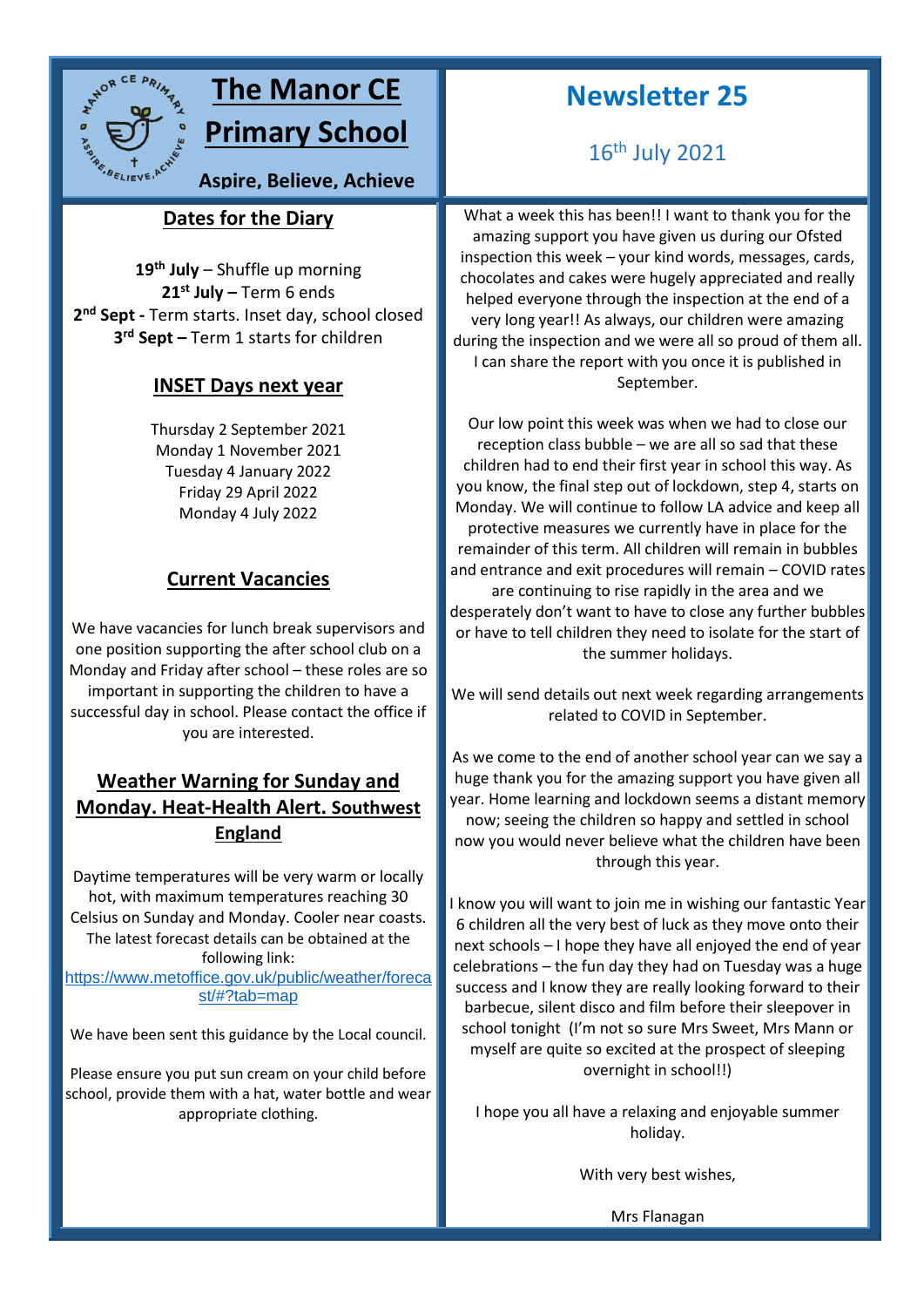#### **Antarctica Class**



We had a thought provoking Spirituality Day this week where we thought about our hands. We talked about how lucky we are to be able to show kind gestures to our friends and watched videos of children our age who are not so fortunate and need prosthetic robotic hands (although we all agreed they were really cool). Our hands can show kindness, forgiveness, love, friendship and support.

We also had a beautiful time in Forest School when we made our own bookmarks from leaves and petals. The best bit of the session? We discovered the smallest frog ever!

#### **Australia Class**

What a week! Year 1 have been incredible this week with everyone shining like stars. We have continued with our writing unit and have almost finished our travel journal. In topic, we learnt about how technology has changed with mining and the difference between mining in the 1800's and mining today. On Friday, we celebrated the end of our topic by holding a Wow! day. The children have been busy using tools to construct a mining cart with axles and wheels. Everyone thoroughly enjoyed themselves and displayed lots of emerald power even when the using the saws proved quite tricky!

## **Africa Class**

Year 2 have had a fantastic final full week of term! We have been learning all about the mining history of Coalpit Heath and were shocked by the awful conditions that the miners had to endure. We looked at how technology has hugely improved mining and ended our week with a mining 'Wow Day'. We thoroughly enjoyed designing, making, sawing and testing our very own mining carts and loved creating charcoal art of the Coalpit Heath miners.

### **Europe Class**

I am so incredibly proud of all of you Year 3! You have shown me this week that you are all mature and confident learners and have truly shone like stars in the sky. We have had an amazing week - we started our map work and created art work that shows Filton Airfield now and in the past. We are so close to filling our gem pot so let's keep working on our gem powers through our final few days of Year 3! Please can all children bring a carrier bag in next week so we can send the learning we have done this year home. They can't wait to share their amazing learning with you at home!

## **Asia Class**

What a busy week it has been and what amazing learners Year 4 are! We have really been displaying our learning gems and have almost filled our jar in just 3 days! This week, we have finished our persuasive letters in English. These demonstrate such amazing vocabulary choices and figurative language features to convince people to join the RAF. The children have loved researching aspects and roles in the RAF to make their letters factual. I think we may have some future pilots on our hands!

### **North America Class**

It's been a busy week (and final FULL week) in Year 5! We kicked off the week with our Spirituality Day - 'With My Hands'. We discussed how hands can be used in a whole manner of ways to help, support and care for others. We then went on to create detailed zentangle patterns as we reflected on our learning. We have been writing a range of sentences in English lessons, varying the openings depending on the impact we wanted to give the reader. The children have been thinking carefully about their word choices and have created some amazing results. In Maths,

we have continued with our work on angles. This week, we have calculated missing angles on a straight line, drawing on our knowledge of the different angles and their associated degrees. In topic, we have learnt about how bias can be used to influence and manipulate the reader's viewpoint, looking at newspaper clippings related to the Windrush Generation.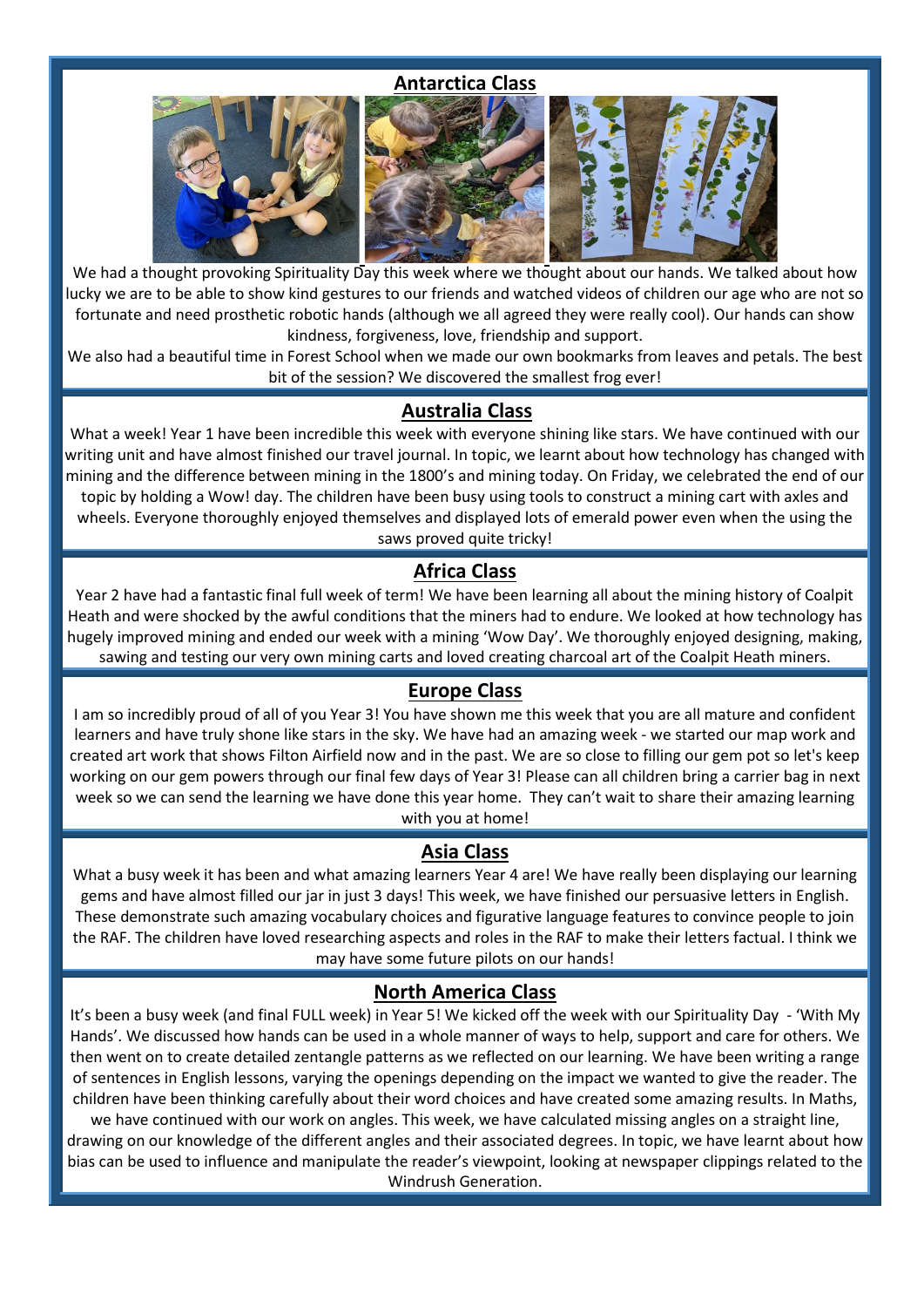## **South America Class**

Year 6 have had the best week! We all thoroughly enjoyed our fun day on Tuesday and enjoyed bashing into one another in our zorbs and getting covered in paint - some of us still have pink hair! We completed our Alice in Wonderland filming and started practising our singing for our Leaver's assembly on Tuesday next week.

## **Channel 4's The Dog House**

We are currently searching for people who are thinking about rehoming a rescue dog, and who would be up for sharing their various reasons for doing so. I have attached a flyer with details on how to apply. I would be incredibly grateful if you could share this with your teaching staff and if appropriate, your pupils' parents or guardians.

The series is made with Wood Green, The Animals Charity in Cambridgeshire who specialise in matching their rescue dogs with would-be owners. **The Dog House** follows this process, getting to know the characters and histories of the rescue dogs, an array of people from different walks of life and watching the beginnings of brandnew relationships between them. In previous series, we found that there were many reasons people might be considering bringing a dog into their life – loneliness, extra company for a child, to encourage exercise, to live in the moment more, to name a few.

> If you are interested please contact: Abbey [AbbeyKaye@fivemilefilms.co.uk](mailto:AbbeyKaye@fivemilefilms.co.uk) Casting Assistant Producer - The Dog House **Five Mile Films**





We are trying to expand the collection of mathematical games and toys that we hold in school. Can you help us?

Do you have any games or toys that contain a mathematical aspect that you no longer want that you could pass onto us rather than the charity shop? Board games like Snakes and Ladders, Junior Monopoly, Dobble and Quarto are fantastic as they require children to use addition skills, calculate with money, spot patterns and think strategically. We would also welcome donations of Jigsaw Puzzles (suitable for ages 5+ please) and any toys that require children to follow instructions and use spatial thinking to construct, such as Lego, Gravitrax or K'nex.

Please send them into school with your child and they will be passed on to me to collate and be put to good use next academic year.

Thanks in advance for your help.

Mrs Sweet